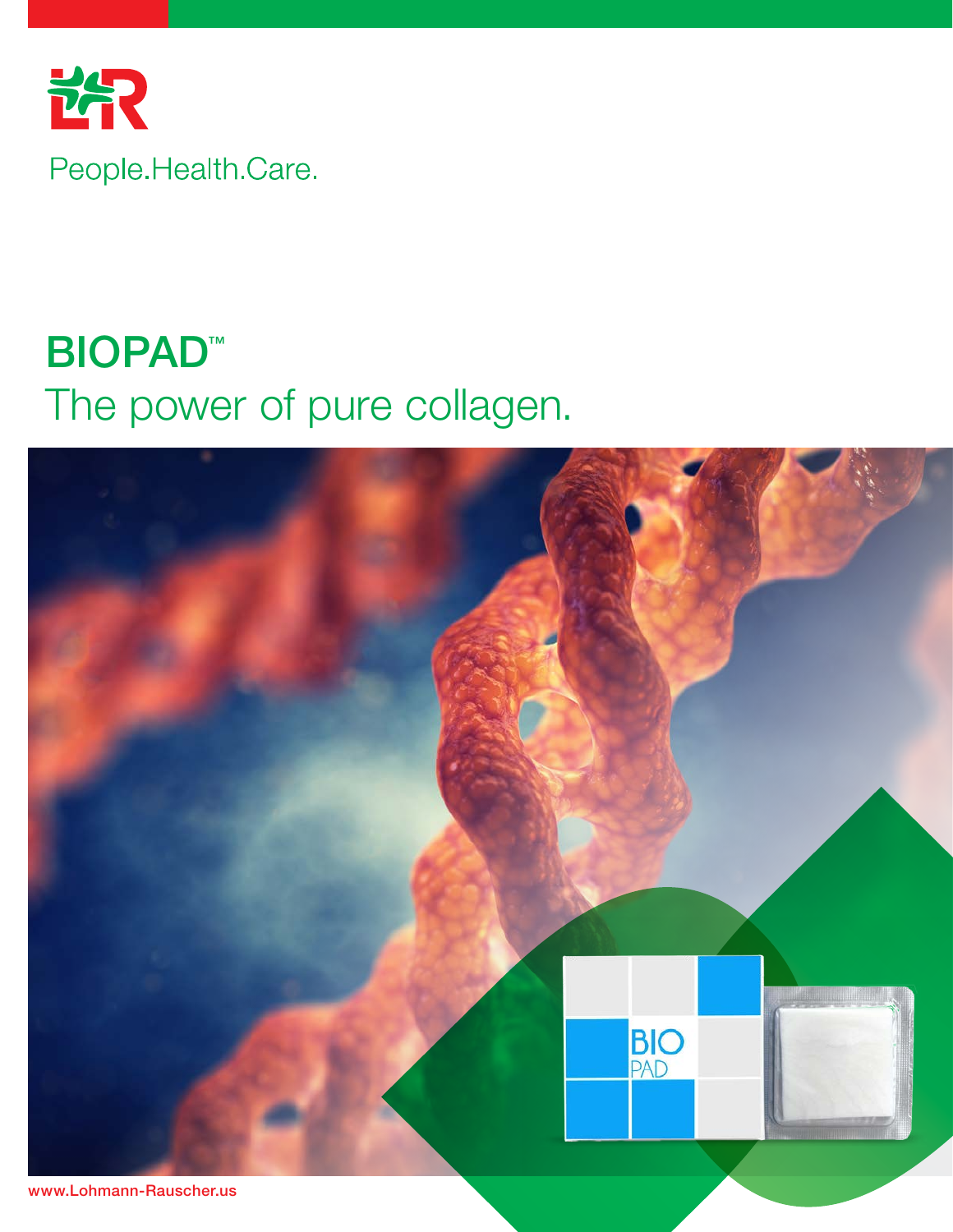## BIOPAD™ Accelerate wound healing with the power of pure collagen.

### **BIOPAD<sup>™</sup>** is a primary dressing composed of 100%

native equine Type I collagen that can accelerate the closure of hard-to-heal wounds.

- Type I collagen of equine origin that keeps its native structure.<sup>1</sup>
- Protects the wound bed from the outer environment, constituting a barrier against exogenous infective agents.
- Stimulates the formation of new granulation tissue, the proliferation of fibroblasts, and the deposition of new collagen fibers.<sup>1,2</sup>
- Absorbs wound exudate and can control minor bleeding.

100% pure collagen No fillers.

100%



#### Highest collagen content Up to 5x more collagen than other dressings.<sup>2</sup>



Collagen content  $(%)^2$  Collagen content (mg)<sup>2</sup>

#### Indications

- Pressure ulcers
- Donor sites and other bleeding surfaces
- Dehisced surgical incisions
- Draining wounds
- Lacerations
- Venous stasis ulcer
- Diabetic ulcers
- Partial- and full-thickness wounds
- Post-laser surgery
- Podiatric wounds
- Surgical and traumatic wounds



#### Native structure

Triple helix formation remains intact. Better interaction with the host tissue.<sup>6</sup>



Native collagen provides a natural, biodegradable scaffold that allows the migration and anchorage of fibroblast<sup>5</sup> and supports cellular adhesion and growth.<sup>3</sup>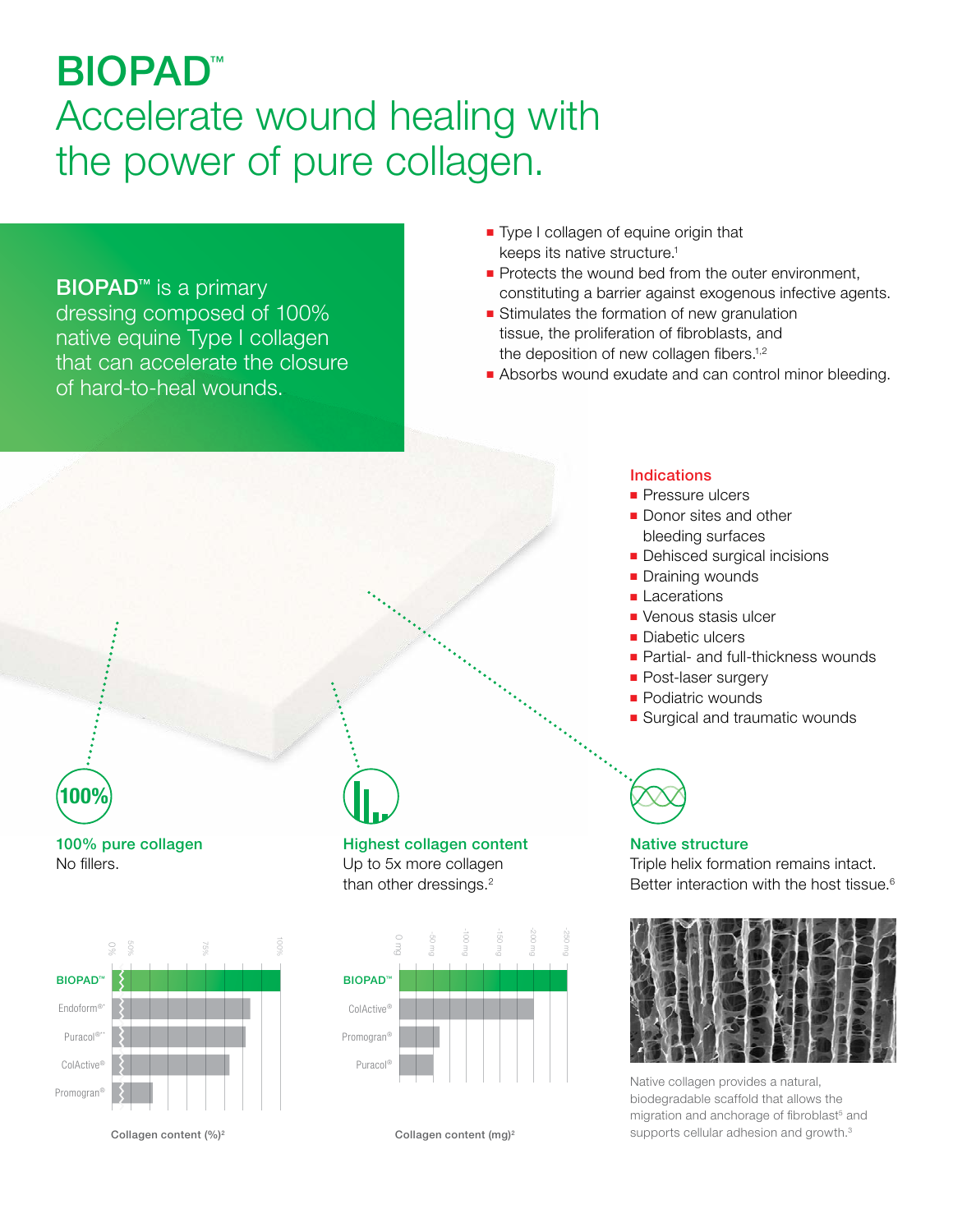## BIOPAD™ Caring for wounds.

#### PROTECTION

INACTIVATION

BIOPAD™ can protect the wound bed from the outer environment, constituting a barrier against exogenous infective agents.

Thanks to the high amount of collagen, BIOPAD can sacrifice some of its content to inactivate MMPs and elastase.<sup>5</sup>

# ROTECTION  $\mathbf{\circ}$ Z PATTER ABSORPTI

#### **STIMULATION**

BIOPAD can stimulate the formation of new granulation tissue, the proliferation of fibroblasts, and the deposition of new collagen fibers.<sup>1,2</sup>

#### ABSORPTION

Thanks to its porosity, BIOPAD acts like a sponge and is able to absorb exudate.



Denatured collagen/ORC Triple helix formation lost.



Some of the benefits of the collagen can be lost if the collagen is denatured in the manufacturing process.4

Denatured collagen does not interact with the host tissue and cells do not migrate significantly.3

#### Preparation and application

- Prepare the wound bed according to appropriate wound management protocol and debride the wound if necessary.
- Cut BIOPAD, if necessary, to fit the size of the wound.
	- ◆ Wound with limited exudate: Hydrate BIOPAD with saline solution.
	- ◆ Wound with heavy exudate: Do not hydrate BIOPAD. Rinse out the wound bed with saline solution or a wound cleanser prior to application.
- Apply BIOPAD on the wound bed, covering the entire surface. Do not overlap the edges of the wound. BIOPAD transforms into a biodegradable gel and does not need to be removed.
- Apply a secondary dressing according to appropriate wound management protocol. Depending on the amount of exudate, BIOPAD can be reapplied every 48 hours or per wound management protocol.